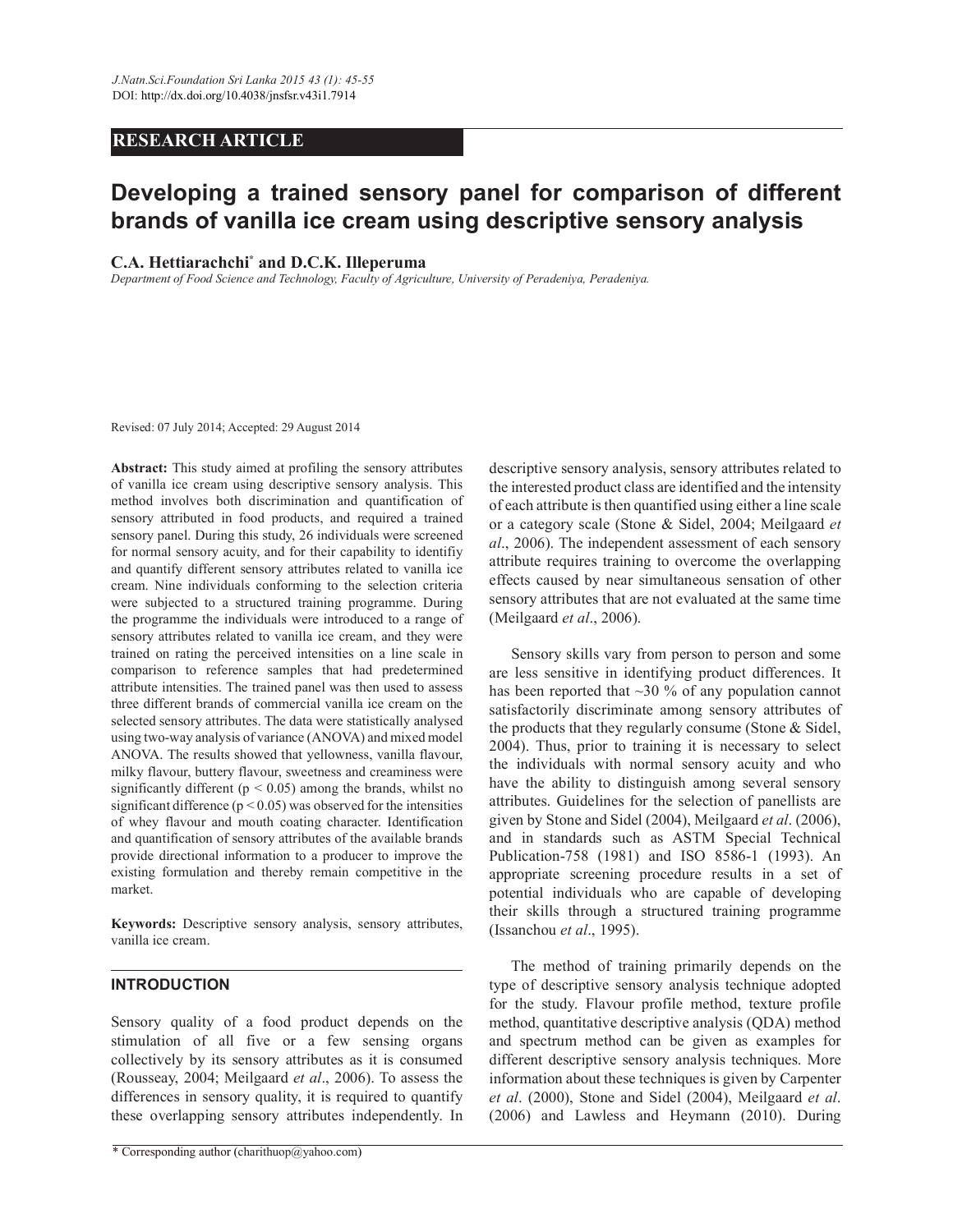the present study, a combination of QDA method and spectrum method was used for the training of panellists and it consisted of the following steps; introduction of the screened panellists to the target product class (*i*.*e*. vanilla ice cream), identification of sensory attributes, provision of reference samples for each sensory attribute, rating the perceived intensity for the reference samples, re-evaluation of reference samples and self-adjustment by panellists to the panel mean intensity ratings. In addition, a practice session was carried out using one of the vanilla ice cream brands intended to be rated during the test session.

 The sensory quality of an ice cream (or any other food product) plays a major role in determining its consumer acceptance and marketability. Thus, it is worthwhile for the food manufacturers to develop sensory profiles for their products and the competitive products in the market, and these profiles will enable them to identify the key sensory attributes and their relative intensities that have led a particular product to gain a higher market share. Hence, descriptive sensory analysis will inform the manufacturers how their existing products have to be modified in order to match with the preferences of the consumer.

 Descriptive sensory analysis of ice cream has been carried out previously to assess the effects of fat replacers on the sensory properties (Ohmes *et al*., 1998; Roland *et al*., 1999; Prindiville *et al*., 2000; Liou & Grün, 2007). In addition, the role of different ingredients on the sensory attributes of ice cream have been assessed by Koeferli *et al*. (1996), Guinard *et al*. (1997), Cody *et al*. (2007), BahramParvar *et al*. (2013) and García-Segovia *et al*. (2013) using descriptive sensory analysis. Moreover, descriptive sensory analysis has been also applied to determine the effects of processing conditions (Inoue *et al*., 2012) and storage temperature (Buyck *et al*., 2011) on the sensory attributes of ice cream. Descriptive studies carried out for the comparison of competitive products are not easy to be found due to the proprietary nature of the resulting data. In this study, three popular vanilla ice cream brands in the Sri Lankan market were subjected to descriptive sensory analysis using a trained panel to investigate the variability of key sensory attributes that contribute to their marketability.

#### **METHODS AND MATERIALS**

#### **Materials**

Materials used for this study are given below in the order they appear in the text. Sugar (Korach Industry Co., Ltd., Bangkok, Thailand); citric acid (Weifang Ensign Industry Co., Ltd., Shandong, China); salt (Kotmale Food Products Pvt. Ltd., Kotmale, Sri Lanka); quinine sulfate (JK Trading Co., Colombo 11, Sri Lanka); ferrous sulfate (Lianyungang Kede Chemical Industry Co., Ltd., Jiangsu, China); caramel flavourant (Duckworth Flavours India Pvt. Ltd., Bangalore, India); vanilla flavourant (Star Brand International Flavour and Fragrances India Ltd., Bangalore, India); mint flavourant (Expressions Aromatiques, Mounas-Sartoux, France); dairy character flavourant (Aromco Ltd., Royston, England); lemon flavourant (Expressions Aromatiques), orange falvourant (Expressions Aromatiques); green ginger essence (Ceylon Cold Stores PLC, Ranala, Sri Lanka); cream soda (Ceylon Cold Stores PLC); yellow colourant (Star Brand International Flavour and Fragrances India Ltd.); milk powder (Highland® , Milco Pvt. Ltd., Colombo 05, Sri Lanka); mayonnaise (Realmayo® , Kraft Foods Global Inc., Chicago, IL, USA); set yoghurt (Highland®, Milco Pvt. Ltd.); Austrian processed cheese (Happy cow®, Gebrüder Woerle GesmbH, Henndorf, Austria); pineapple jam (MD® , Lanka Canneries Ltd., Colombo 05, Sri Lanka); sterilised milk (Highland® , Milco Pvt. Ltd.); orange cordial (MD®, Lanka Canneries Ltd.); condensed milk (Milkmaid® , Nestlé Lanka PLC, Colombo 10, Sri Lanka); tomato sauce (MD®, Lanka Canneries Ltd.); whey powder (Crino® , Agropur Cooperative, Québec, Canada); milk cookies (Little Lion®, Little Lion Associates (Pvt.) Ltd., Colombo 13, Sri Lanka) butter (Highland® , Milco Pvt. Ltd.); cream cheese (Philadelphia Regular® , Kraft Foods Global Inc.); skim milk powder (Anchor® non-fat milk powder, Fonterra Limited, Auckland, New Zealand); whip topping (Red Man® , Phoon Huat and Co., Pte. Ltd., Pandan Loop, Singapore).

## **Pre-screening of individuals**

A pre-screening questionnaire was distributed among 26 undergraduates of the Department of Food Science and Technology, Faculty of Agriculture, University of Peradeniya who had followed a 15 h course on sensory evaluation. Interest and availability, lactose-tolerance, natural dentition, normal health conditions, abstinence from smoking, alcohol and chewing betel, and no dietary restriction on calorie intake were included in the pre-screening questionnaire as major criteria for recruitment.

 Subjects conforming to the pre-screening criteria took part in a scaling test, which consisted of 10 figures shaded to different degrees. The subjects were requested to rate the percentage of the shaded area of each figure on a line scale (60 mm in length and anchored at left and right ends, with verbal labels 'None' and 'All'). Subjects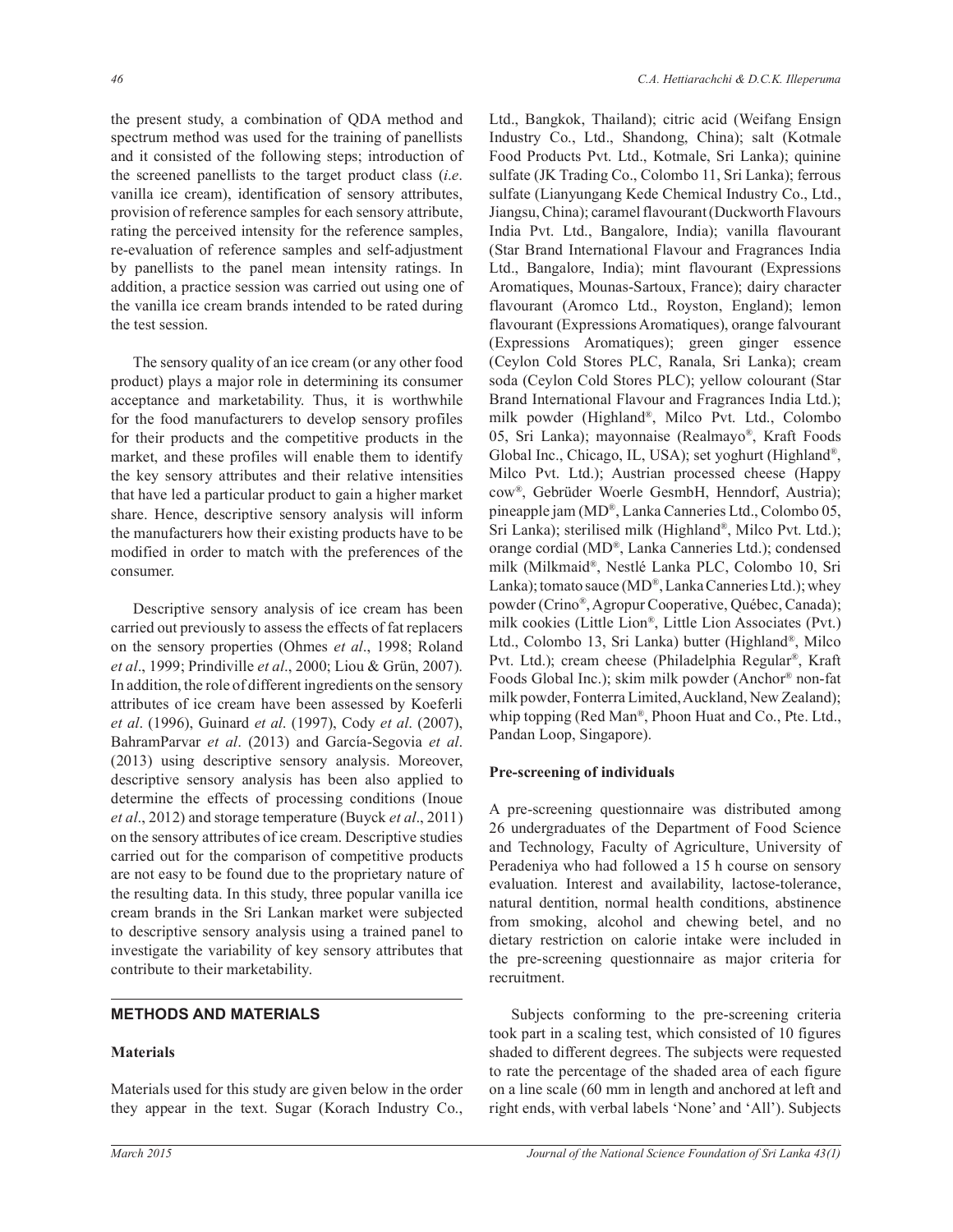who rated the shaded area of at least 7 figures out of 10 within the tolerance range (correct rating  $\pm$  5 mm) on the given line scale were selected for the core-screening programme.

#### **Core-screening of individuals**

The core screening programme consisted of 2 matching tests, 4 triangle tests and 5 rating tests. The two matching tests were conducted on the same day, while the triangle tests and rating tests were conducted later on two different days. All the sensory evaluation sessions were carried out adhering to the ethical guidelines of the University of Peradeniya. Presentation of samples during the tests was carried out according to the standard practice (*i*.*e*. use of 3-digit numbers for labelling, randomisation of samples etc.).

 The first matching test was aimed at determining the ability of the individuals to detect the 4 basic tastes. Thus, the first set presented to the individuals composed of 4 samples possessing sweet (sugar, 15 g/L), sour (citric acid,  $0.5 g/L$ ), salty (salt,  $2 g/L$ ) and bitter (quinine sulfate, 0.05 g/L) tastes. The second set composed of 6 samples, which included the above four samples and a sample with metallic taste (ferrous sulphate, 0.01 g/L) and a sample of distilled water. The samples were prepared by dissolving the stimulant in distilled water and the concentration of each stimulant was above the recognition threshold. The individuals were asked to select the 4 samples in the second set that match with the first set. In addition, they were asked to describe each perception.

 In the second matching test, the first set included 4 samples with caramel (caramel flavourant), vanilla (vanilla essence), mint (mint flavourant) and dairy (dairy character flavourant) aromas. The second set composed of 7 samples, which included the above four samples, and three other samples containing lemon (lemon flavourant) orange (orange flavourant) and ginger (green ginger essence) aromas. For the preparation of samples, approximately 100 µL of the flavourant was absorbed into a swab of cotton wool and it was placed inside a bottle with a volume of 30 mL. The bottles were kept open for 1 h prior to capping to prevent the accumulation of a strong aroma that may cause carryover effects. The individuals were asked to select the 4 samples in the second set that match with the first set. They were instructed to rest for about 3 min in between evaluating the samples by taking several breaths away from the samples. The individuals were also asked to describe the perceived aromas.

A set of triangle tests was then conducted for the individuals to determine their ability to distinguish among different intensity levels of a given sensory attribute. Samples with different intensities of yellowness and sweetness were prepared and 2 triangle tests were conducted for each attribute (Table 1). The individuals were presented with 3 samples at a time, where 2 of them had identical intensities, whilst the other had a different intensity. The individuals were asked to pick the sample with the different intensity. For the rating tests, the individuals were selected based on their abilities to match and describe all the samples in the taste matching test, match all the samples and describe at least 2 out of 4 of the aromas in the aroma matching test and give correct responses for at least 3 out of 4 the triangle tests.

**Table 1:** Samples and their intensity levels used for the triangle tests

| Attribute        | Samples used to obtain the two different intensity<br>levels |
|------------------|--------------------------------------------------------------|
| Yellowness       | Cream soda mixed with distilled water $(\% v/v)$             |
| Test 1           | 35 and 60                                                    |
| Test $2a$        | $40$ and $60$                                                |
| <b>Sweetness</b> | Sugar dissolved in distilled water $(g/L)$                   |
| Test 1           | 11.7 $b$ and 0                                               |
| Test $2a$        | $7.0c$ and 0                                                 |

<sup>a</sup> The magnitude of difference between the intensities of the two samples provided was always lower in test 2 than in test 1

<sup>b</sup> Five times higher than the threshold level

c Three times higher than the threshold level

Five rating tests were conducted on the sensory attributes, yellowness, milky flavour, sweetness, firmness and thickness. For each attribute, samples representing 4 different intensity levels were used (Table 2). The selected individuals rated one attribute at a time and they received all 4 samples selected for that attribute simultaneously. They were asked to rate the perceived attribute intensity for a given sample on a 150 mm line scale, which was anchored at both left and right ends with verbal labels 'None' and 'Strong', respectively. Reevaluation of the samples was permitted. The method of evaluation for each sensory attribute was mentioned in the ballot paper.

 The individuals to be trained as panellists for the descriptive sensory analysis of vanilla ice cream were selected based on their ability to rate the given samples in the correct order in 4 rating tests out of 5 using a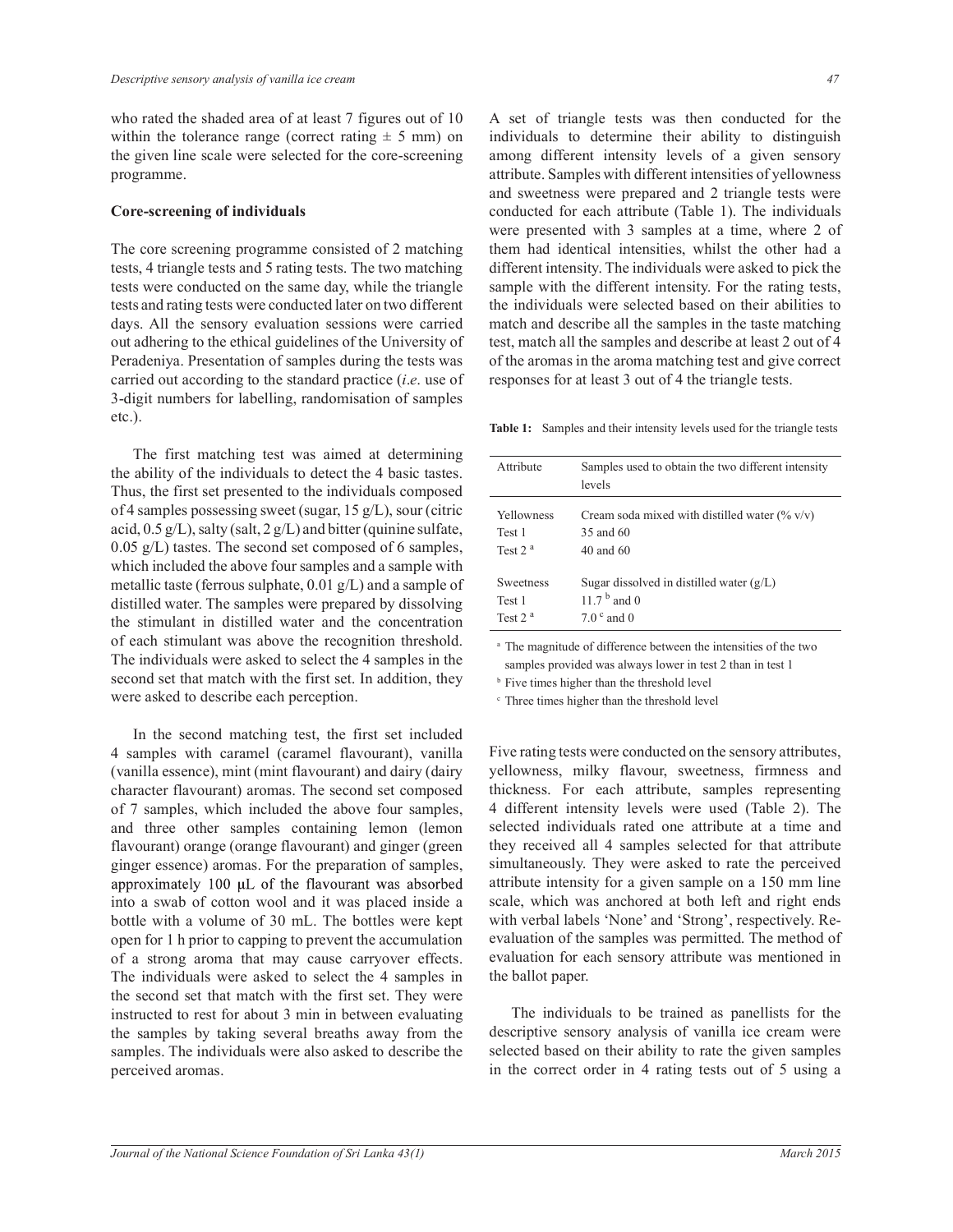| Attribute        | Samples used to obtain the four different intensity levels <sup>a</sup> |             |                  |           |  |  |  |
|------------------|-------------------------------------------------------------------------|-------------|------------------|-----------|--|--|--|
| Yellowness       | Yellow colourant added to milk $(\mu L/L)$                              |             |                  |           |  |  |  |
|                  | $\theta$                                                                | 100         | 200              | 400       |  |  |  |
| Milky flavour    | Milk powder dissolved in water $(g/L)$                                  |             |                  |           |  |  |  |
|                  | 80                                                                      | 100         | 130              | 150       |  |  |  |
| <b>Sweetness</b> | Sugar dissolved in milk $(g/L)$                                         |             |                  |           |  |  |  |
|                  | 30                                                                      | 45          | 60               | 100       |  |  |  |
| <b>Firmness</b>  | Mayonnaise                                                              | Set yoghurt | Austrian         | Pineapple |  |  |  |
|                  |                                                                         |             | processed cheese | jam       |  |  |  |
| Thickness        | Sterilised                                                              | Orange      | Condensed        | Tomato    |  |  |  |
|                  | milk                                                                    | cordial     | milk             | sauce     |  |  |  |

**Table 2:** Samples and their intensity levels used for the rating tests

*a* Samples given from left to right are in the order of increasing attribute intensity

considerable length of the given scale, whilst in the test rated incorrectly, only one reversal of ratings between an adjacent pair of samples was allowed. Procedures for both pre-screening and core-screening were adopted from Meilgaard *et al*. (2006).

#### **Final training programme**

Four training sessions were held within 2 consecutive weeks for a total time of  $\sim$ 10 h. In the first session of training, an orientation was given to the selected individuals on descriptive sensory analysis. Afterwards, they were provided with one of the vanilla ice cream brands to be evaluated during the test sessions, and asked to identify the perceived sensory attributes of the given sample. A list of sensory attributes related to ice cream together with their definitions obtained from previous studies (Specter & Setser, 1994; Koeferli *et al*., 1996; Guinard *et al*., 1997; Prindiville *et al*., 1999; Roland *et al*., 1999; Lee & Resurreccion, 2002; Yeh *et al*., 2002; Jinjarak *et al*., 2006; Cody *et al*., 2007) were provided to the panellists in order to facilitate the identification of sensory attributes, and thereby to minimise the training time.

 The panellists were given the freedom to report any sensory attribute that is not mentioned in the given list and to modify any definition given for a sensory attribute. A discussion was held with the panellists at the end of the session to decide on a list of sensory attributes and their definitions to be used for the intended descriptive study. The ability to identify a particular sensory attribute by all the panellists was considered as the major criterion for the selection of an attribute.

In the second session of training, the panellists were provided with 2 reference samples possessing distinct intensity differences for each sensory attribute that they have selected during the first session. Reference samples previously identified by Koeferli *et al*. (1996), Guinard *et al*. (1997) and Cody *et al*. (2007) (or their substitutes) were used for certain attributes, whilst for the others, reference samples were decided by the authors with the consent of the panel. When selecting reference samples, similarity of the method of evaluation of the reference sample to that of ice cream was considered. The panellists were asked to rate the perceived attribute intensities for the given reference samples on a 150 mm line scale, anchored at 12.5 mm from both left and right ends with verbal labels 'Low' and 'High' (Figure 1). Panel mean attribute intensity was then calculated for each reference sample.

 At the commencement of the third session, panellists were given a feedback on their individual and panel mean attribute intensity ratings obtained for each reference sample. The panellists whose ratings were not within the range of 'panel mean attribute intensity  $\pm$  10 mm' for a given reference sample were asked to re-evaluate the sample and to adjust their ratings to fall within the tolerance range (Grosso & Resurreccion, 2002; Yeh *et al*., 2002). The panel mean attribute intensity values were used as the standard attribute intensities for the reference samples.

| <b>WC</b><br><br>-- -- | 11.44<br>rııyıı |
|------------------------|-----------------|

Figure 1: Line scale used for the rating of attribute intensities during the training and test sessions. Not in the actual size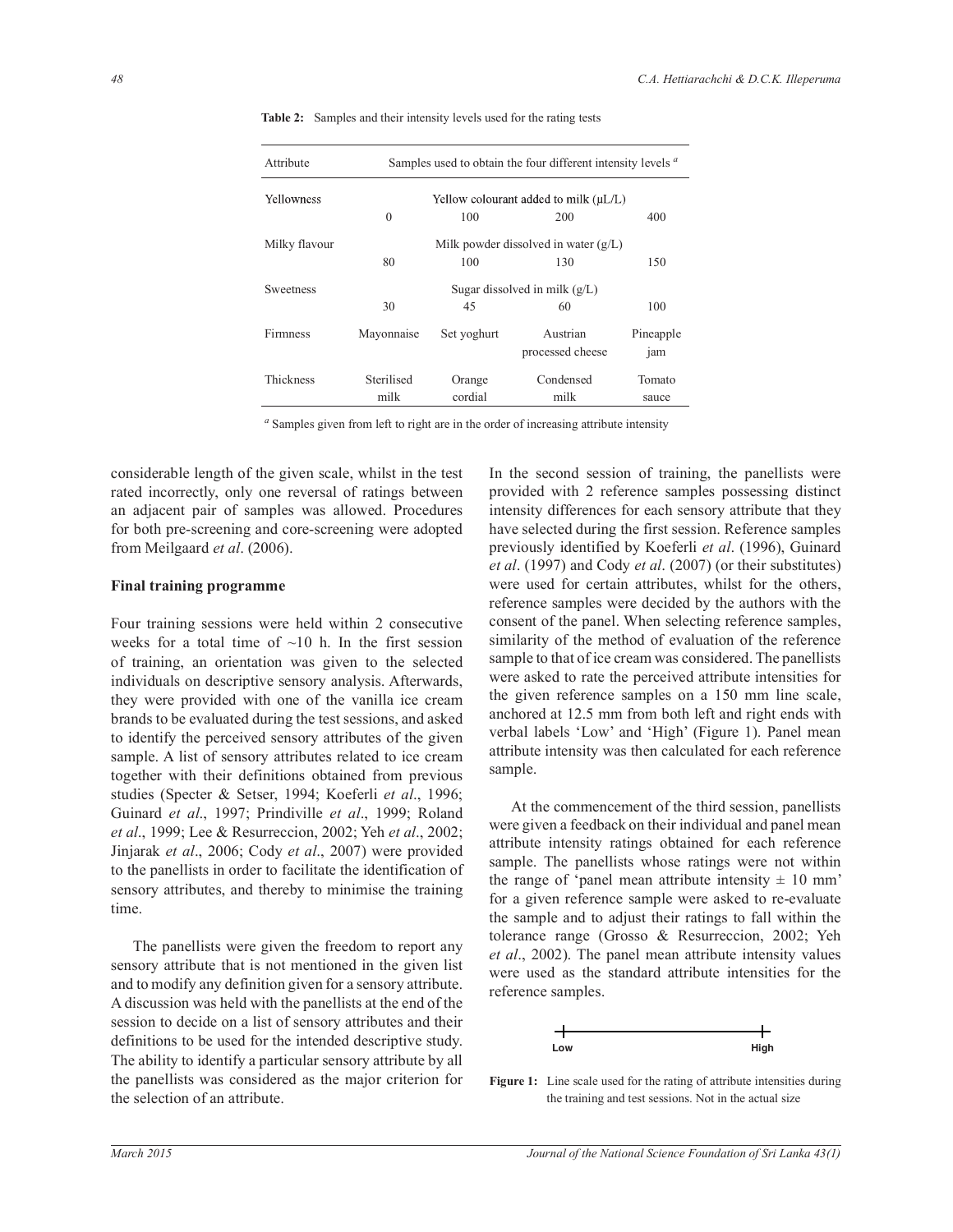The fourth training session was a practice session in which the panellists were provided with one of the vanilla ice cream brands intended to be used for the test sessions, in white coloured plastic cups with lids and a 5 mL plastic spoon. Ballot papers prepared for each sensory attribute carried two line scales that were similar to the scale used during the evaluation of attribute intensities of the reference samples. One of the line scales was marked with standard attribute intensities (*i*.*e*. panel mean intensities) of the 2 reference samples identified for that particular attribute, whilst the other line scale was provided to rate the perceived intensity of the practice sample. Reference samples were also made available during the practice session.

 The panellists were asked to rate the perceived attribute intensities of the practice sample in comparison to the standard attribute intensities of the reference samples. Panellists were allowed to swallow the samples. They were instructed to rinse their mouth before evaluating a new attribute, and every time when they use a reference sample. Moreover, they were asked to request a new sample for evaluating the textural attributes to minimise the effect of melting due to the exposure of sample to the ambient temperature.

 Attribute intensity ratings assigned by the panellists for the practice sample were measured to the nearest millimetre from the leftmost end of the line scale. Standard deviation of the ratings assigned by the panellists for each sensory attribute was then calculated and the attributes with a standard deviation higher than 15 mm were excluded from the test sessions.

#### **Sensory test sessions**

During the sensory test sessions, panellists evaluated three brands of vanilla ice cream for the selected sensory attributes. Three sensory test sessions were held to obtain the panellists' ratings in triplicate, and there was an interval of 2 days in between each session. Ice cream samples manufactured within a period of one month before the date of evaluation were purchased from reputed supermarkets (to avoid any contribution of repeated freeze-thaw effects to the sensory quality of ice creams) and stored at  $-15 \pm 2$  °C until used. For the presentation of samples, portions of  $\sim$ 30 g were scooped out from the original containers into white coloured plastic cups at least 5 h prior to testing. The cups were closed with their lids and stored at  $-15 \pm 2$  °C until they were served to the panellists.

 Three brands were served simultaneously to the panellists, and the order of sample presentation for a given panellist was randomised across the 3 sessions. Prior to each test session, panellists were briefed with the same set of instructions given during the practice session. Ballot papers prepared for each attribute carried 3 line scales (in addition to the line scale with the attribute intensities of the reference samples) to rate the perceived intensities of the 3 samples. The line scales used during the test sessions were identical to those used for rating reference samples and the practice sample. At the end of each test session, attribute intensity ratings assigned by the panellists were measured to the nearest millimetre from the left of the line scale.

#### **Statistical analyses of data**

As all panellists evaluated all the samples for a given sensory attribute, randomised complete block design (RCBD) was applied for each attribute. The panellists were considered as blocks, whilst the samples were considered as treatments. Two-way analysis of variance (ANOVA) and mixed model ANOVA were used to find out the significant differences ( $p \leq 0.05$ ) among the samples for each attribute. Panellist  $\times$  sample *(i.e.* block  $\times$  treatment) interactions were also estimated as the experiment included repeated judgments. Mean separation was carried out using Fisher's least significant difference (LSD) test. SAS statistical software (v6.12, SAS institute Inc., Cary, USA) was used for data analyses.

## **RESULTS AND DISCUSSION**

#### **Pre-screening and core-screening sessions**

Among the 26 undergraduates who received the prescreening questionnaire, 21 conformed to the recruitment criteria. Seventeen out of the 21 met the expected standards of the scaling test, thus they were selected for the core-screening sessions, which comprised 2 matching tests, 4 triangle tests and 5 rating tests.

 Matching tests were aimed at identifying the ability of an individual to discriminate and verbally describe the perceived sensory attributes, when several stimuli are presented together. In the first matching test, all the individuals were able to match sweet, sour, salty and bitter tastes. However, only 15 were able to correctly describe the perceived sensory attribute. In the second matching test, 16 individuals correctly matched caramel, vanilla, mint and dairy aromas and 14 out of those were able to describe at least 2 out of the 4 aromas they matched. None of them were able to correctly describe all the 4 aromas they matched. Terms used for expressing aroma characters such as citrus for lemon, Delta® toffee for caramel, cream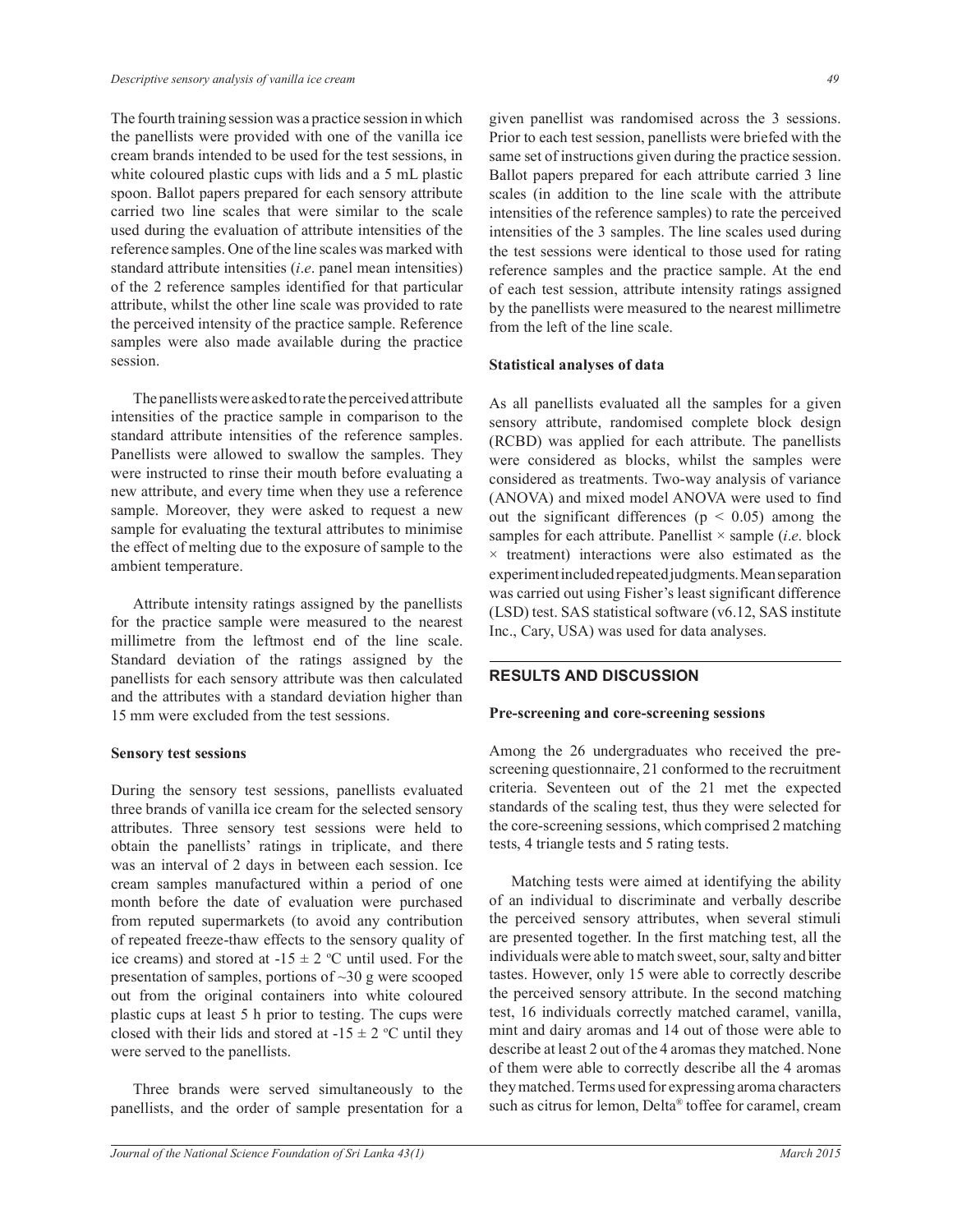for dairy and peppermint for mint were also accepted as correct descriptions. Selection of aromas for the second matching test was based on their relevancy to the target product class. Issanchou and Lesschaeve (1995) have recommended using the target product class during the screening tests, as the sensory ability of an individual may vary according to the product type.

 Triangle tests were conducted to identify the ability of the individuals to discriminate between different intensity levels of yellowness and sweetness (Table 1). All the individuals were able to correctly identify the different sample in both test 1 and test 2 held for sweetness. However, in the triangle tests held for yellowness, two individuals were not capable of identifying the different sample in test 2. Two other individuals were unable to distinguish the different sample in test 1, although they gave correct response for test 2, in which there was a lower magnitude of difference between the intensities of the two samples provided (Table 1). Thus, both test 1 and 2 on yellowness were repeated for those two individuals to verify whether they have guessed the answers. During their second attempt, the two individuals were able to correctly identify the different sample in both test 1 and 2. Selection of sensory attributes for the triangle tests were again based on their relevancy to the target product class.

 Based on the results of the matching tests and triangle tests, 14 individuals qualified for the rating tests. However, only 12 participated in the rating tests as 2 fell ill. The objective of conducting rating tests was to determine the ability of the selected individuals to rate the perceived intensity differences for a given sensory attribute in a quantitative manner. Four individuals were able to rate the provided samples (Table 2) in the correct order of intensity for all the sensory attributes evaluated. Five other individuals were able to rate the samples in the correct order of intensity for 4 sensory attributes, and there was only one reversal between an adjacent pair of samples in the incorrectly rated attribute. Others were unable to detect the attribute intensity differences up to the expected standards. Therefore, at the end of corescreening sessions, 9 individuals qualified to be trained as panellists for the descriptive sensory analysis of vanilla ice cream.

#### **Training on descriptive sensory analysis**

During the first session of training, panellists named the sensory attributes that they can identify in the given vanilla ice cream sample with reference to the list of sensory attributes and their definitions provided. No

new sensory attributes (other than in the given list) were identified by the panellists for the given sample. The panellists preferred to use the same definitions in the given list for all the sensory attributes that they have selected, whilst some definitions were either simplified or modified as proposed by the panel. The sensory attributes and their definitions selected by the panellists at the end of the first training session are given in Table 3. Panel consensus on a common definition for each sensory attribute was considered as an important measure, as it ensures that all the panellists evaluate a given sensory attribute in the same fashion leading to enhance the panel performance during the forthcoming sessions (Munoz & Civille, 1998).

 In the second training session, 2 reference samples were provided for each sensory attribute identified during the first training session (Table 4). Panel mean attribute intensities calculated for the reference samples were used as their standard attribute intensities (Lee & Resurreccion, 2002) (Table 4). As one of the panellists inversely rated the reference samples given for slipperiness, he was briefed about the method of evaluation and allowed to

**Table 3:** List of sensory attributes and their definitions selected during the first training session

| Attribute       | Definition                                                                                                            |
|-----------------|-----------------------------------------------------------------------------------------------------------------------|
| Yellowness      | The strength of the yellow colour from light to<br>dark yellow <sup>a</sup>                                           |
| Vanilla flavour | Perception of vanilla flavour b                                                                                       |
| Milky flavour   | Perception of the flavour of cooked cow's milk <sup>c</sup>                                                           |
| Whey flavour    | Perception of the flavour of the liquid part of<br>milk removed from the curd during the cheese<br>making process $c$ |
| Buttery flavour | Perception of the flavour of butter $c$                                                                               |
| Sweetness       | The strength of the sweetness from mild to strong $a$                                                                 |
| <b>Firmness</b> | The force necessary to compress the sample by<br>the tongue against the roof of the mouth $d$                         |
| Slipperiness    | The amount in which the sample slide across the<br>tongue $e$                                                         |
| Creaminess      | Combination of thickness and lubricative feeling<br>as ice cream melts $f$                                            |
| Mouth coating   | Residual perceived on oral surfaces after sample<br>is swallowed $\frac{g}{g}$                                        |

*<sup>a</sup>* Meilgaard *et al*., 2006; *<sup>b</sup>* Cody *et al*., 2007; *<sup>c</sup>* Koeferli *et al*., 1996; *d* Specter and Setser, 1994; *<sup>e</sup>* Lee and Resurreccion, 2002; *<sup>f</sup>* Prindiville *et al*., 1999; *<sup>g</sup>* Yeh *et al*., 2002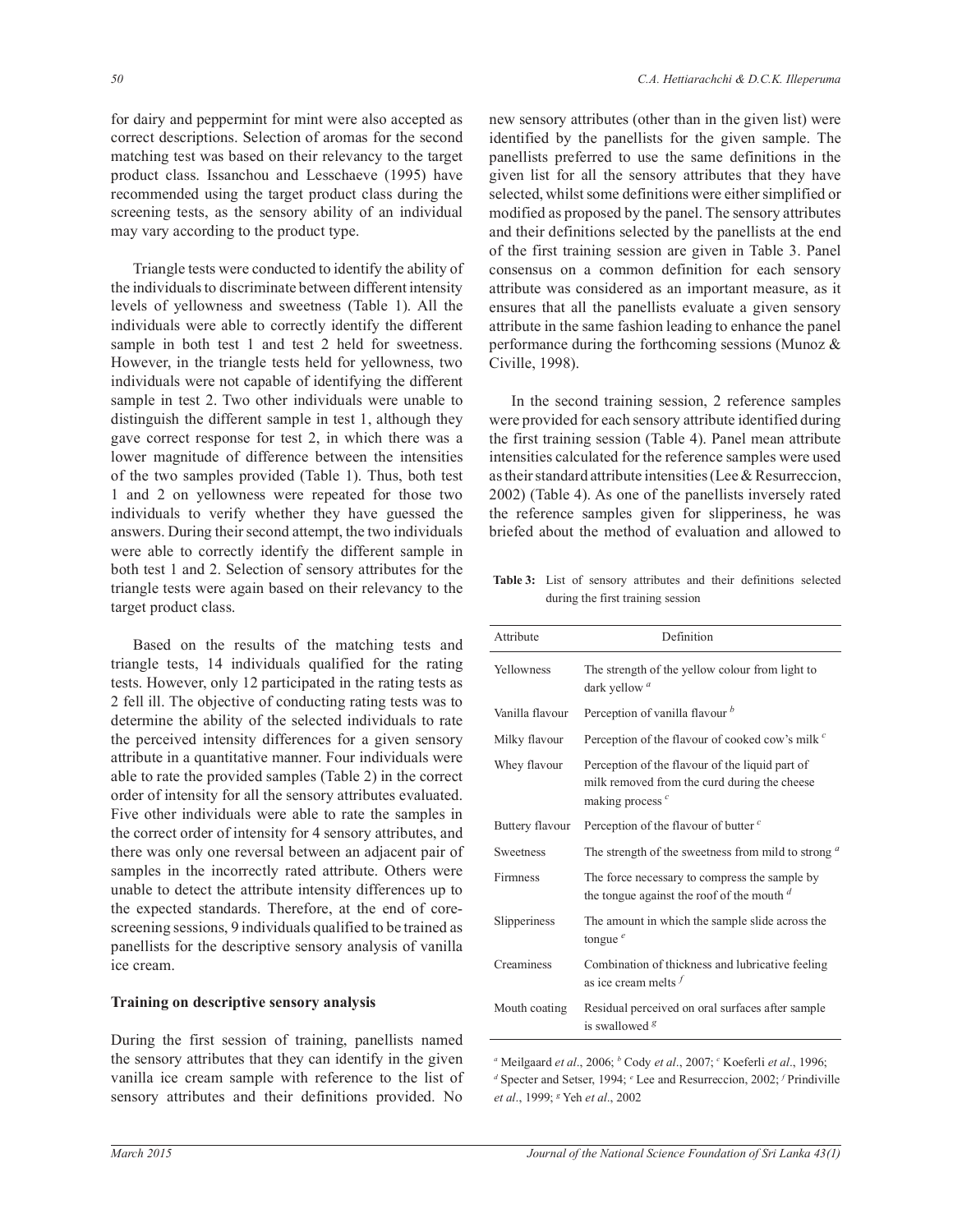re-assess the two reference samples prior to including his ratings for the calculation of mean attribute intensity for slipperiness. Reference samples were pre-determined by the authors in this study, rather than allowing the panellists to decide, to reduce the training time.

Efforts were taken to prepare the reference samples to closely resemble the target product class. Use of milk as the base to obtain samples possessing different intensities of sweetness and vanilla flavour (instead of using water or propylene glycol as the medium) can be given as an

**Table 4:** Reference samples provided for each sensory attribute and their standard attribute intensities

| Attribute       | Reference samples                                                | Calculated standard           |
|-----------------|------------------------------------------------------------------|-------------------------------|
|                 | (A) Low intensity reference (B) High intensity reference         | attribute intensity (mm) $^a$ |
| Yellowness      | (A) Sterilised milk                                              | 8                             |
|                 | $(B)$ Sterilised milk with yellow colourant $(0.6 \text{ mL/L})$ | 130                           |
|                 |                                                                  |                               |
| Vanilla flavour | (A) Vanilla flavourant added to sterilised milk (10 mL/L) $^b$   | 75                            |
|                 | (B) Vanilla flavourant added to sterilised milk (15 mL/L) $b$    | 121                           |
| Milky flavour   | (A) Sterilised milk diluted 4-fold with distilled water          | 38                            |
|                 | (B) Sterilised milk                                              | 96                            |
| Whey flavour    | (A) Whey powder dissolved in water $(50 \text{ g/L})$            | 52                            |
|                 | (B) Whey powder dissolved in water $(100 \text{ g/L})$           | 113                           |
| Buttery flavour | (A) Milk cookies                                                 | 46                            |
|                 | (B) Butter                                                       | 130                           |
| Sweetness       | (A) Sugar dissolved in sterilised milk $(30 g/L)$                | 25                            |
|                 | (B) Sugar dissolved in sterilised milk $(120 g/L)$               | 124                           |
| Firmness        | (A) Mayonnaise                                                   | 23                            |
|                 | (B) Pineapple jam                                                | 114                           |
| Slipperiness    | (A) Cream cheese                                                 | 48                            |
|                 | (B) Set yoghurt                                                  | 120                           |
| Creaminess      | (A) Skim milk (reconstituted)                                    | 27                            |
|                 | (B) Whip topping                                                 | 113                           |
| Mouth coating   | (A) Mayonnaise                                                   | 97                            |
|                 | (B) Cream cheese                                                 | 125                           |
|                 |                                                                  |                               |

*<sup>a</sup>* Panellists used a 150 mm line scale to rate the perceived intensities for the reference samples. The given

values are the panel mean intensities rounded to the nearest millimetre.

*b* Both samples contained yellow colourant (0.4 mL/L) and sugar (80 g/L)

example for such approach. Providing reference samples has been reported to play a key role in increasing the parity among the panellists with regard to identification and quantification of sensory attributes (Drake *et al*., 2001; Mirarefi *et al*., 2004). Moreover, to familiarise the panellists with scale usage, the same scale to be employed during the test sessions was used for the rating of reference samples (Meilgaard *et al*., 2006) (Figure 1).

 During the third session, panellists were given a feedback about their individual and panel mean attribute intensity ratings recorded for the reference samples. Table 5 shows the number of panellists who had an individual rating beyond the tolerance range (*i*.*e*. panel mean attribute intensity  $\pm 10$  mm) for a given reference sample.

For the sensory attributes yellowness, vanilla flavour, whey flavour, buttery flavour, sweetness and creaminess, ratings of only 3 or a lesser number of panellists were out of the tolerance range for one or both reference samples (Table 5), revealing that a majority of the panel were able to quantify the relative attribute intensity differences for the given reference samples in a similar manner. Ratings of 4 or more panellists were out of the tolerance range for one or both reference samples provided for milky flavour, firmness, slipperiness and mouth coating. Among them, the low intensity reference sample provided for slipperiness was the most inconsistently rated sample. Such variations amongst the panellists' ratings for a given sensory attribute can occur due to the poor understating of the method of evaluation, or perhaps due to the inability of the provided reference sample to clearly represent the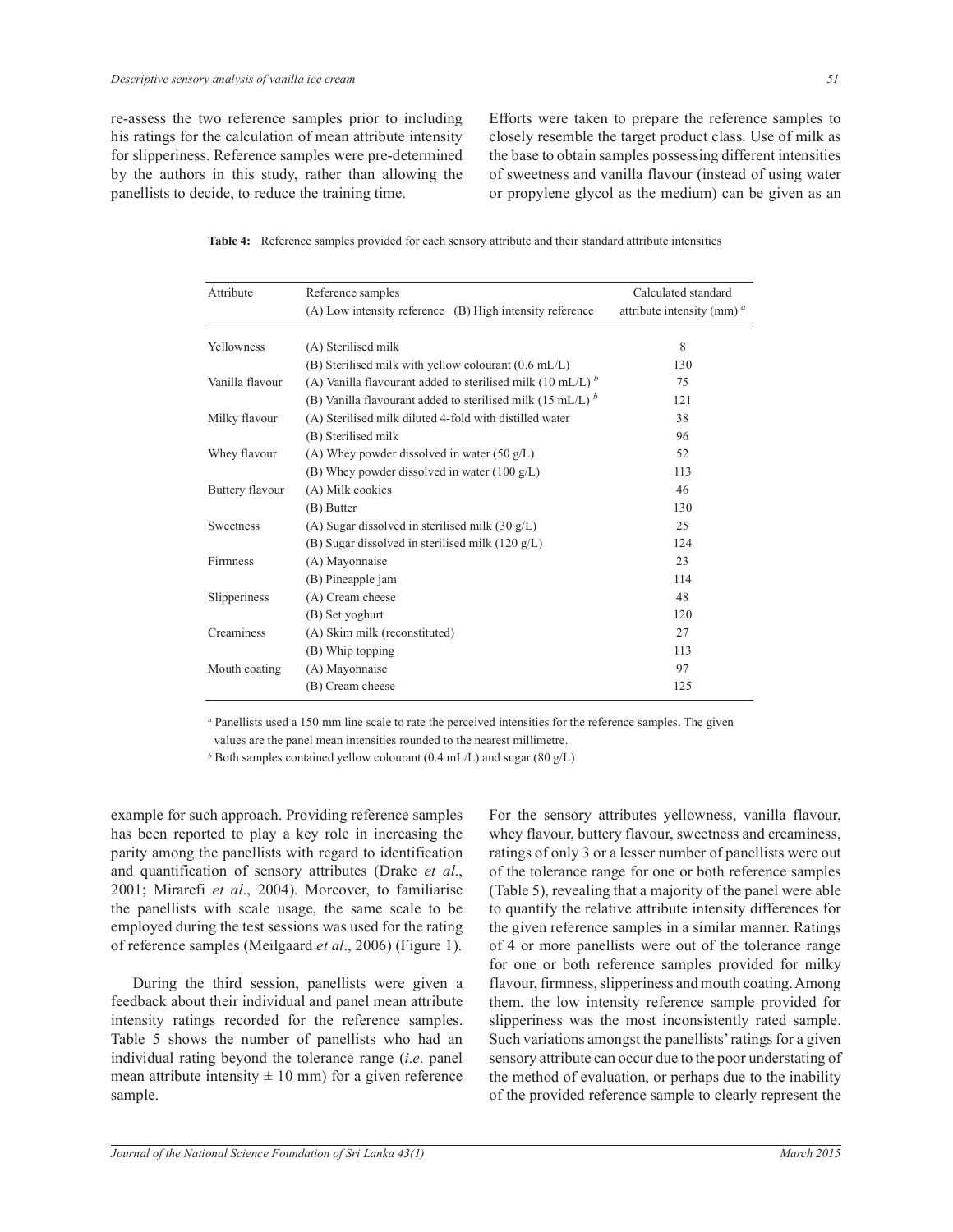sensory attribute. All the panellists who had rated attribute intensities beyond the tolerance range re-evaluated the reference samples and adjusted their ratings to the panel mean intensities before the practice session.

 The intention of the practice session was to familiarise the panellists with the evaluation of the target product class for the above attribute intensities in comparison to the attribute intensities of the reference samples. Standard deviation (SD) of the ratings assigned for each attribute of the given vanilla ice cream sample revealed that all the panellists were capable of quantifying the attribute intensities in a similar fashion (SD  $\leq$  15 mm), except for firmness and slipperiness. Although the panellists were provided with a fresh sample with the intention of minimising the effect of melting on the evaluation of these textural attributes, the received ratings had a  $SD$   $>$  30 mm. In a similar fashion, more inconsistencies had been observed by Guinard *et al*. (1997) for the intensity ratings of textural attributes in comparison to flavour attributes. They reasoned this to be a consequence of lack of training and better understanding of flavour concepts than textural attributes by the panel members.

**Table 5:** Number of panellists rated the attribute intensity of the reference samples beyond the tolerance range

| Attribute       | Reference<br>samples $a$ | No. of panellists rated<br>beyond the tolerance range b |
|-----------------|--------------------------|---------------------------------------------------------|
| Yellowness      | (A)                      | $\mathbf{0}$                                            |
|                 | (B)                      | $\overline{2}$                                          |
| Vanilla flavour | (A)                      | 3                                                       |
|                 | (B)                      | 3                                                       |
| Milky flavour   | (A)                      | 1                                                       |
|                 | (B)                      | $\overline{4}$                                          |
| Whey flavour    | (A)                      | 1                                                       |
|                 | (B)                      | 2                                                       |
| Buttery flavour | (A)                      | 3                                                       |
|                 | (B)                      | 1                                                       |
| Sweetness       | (A)                      | 1                                                       |
|                 | (B)                      | $\overline{2}$                                          |
| Firmness        | (A)                      | $\overline{2}$                                          |
|                 | (B)                      | $\overline{4}$                                          |
| Slipperiness    | (A)                      | 7                                                       |
|                 | (B)                      | $\overline{4}$                                          |
| Creaminess      | (A)                      | $\mathfrak{2}$                                          |
|                 | (B)                      | $\overline{2}$                                          |
| Mouth coating   | (A)                      | $\overline{4}$                                          |
|                 | (B)                      | 3                                                       |

Due to the limitation of time, it was decided to exclude these 2 textural attributes from the test sessions, as the panellists needed further training for the quantification of these two attributes. In a typical training programme, a series of practice sessions are conducted until all the panel members show a higher level of consistency in their ratings (*e.g.* SD  $\leq$  10 mm; Plemmons & Resurreccion, 1998). Moreover, consistency and reproducibility of the panellists can also be assessed by the comparison of individual ratings received for randomly presented duplicate samples (Guinard *et al*., 1997). Reliability of the results obtained from a descriptive analysis depends on the level of performance of the panel. Hence, the degree of training required can be decided according to the degree of accuracy required. Moreover, the level of training required also depends on complexity of the product and the number of attributes that have to be assessed during the study (Meilgaard *et al*., 2006).

#### **Comparison of different brands of vanilla ice cream**

Only 7 panellists took part in the test sessions, as 2 of them withdrew themselves due to personal reasons. During the test sessions, each panellist quantitatively evaluated 3 local brands of vanilla ice cream (referred to as S1, S2 and S3 in the text) for 8 sensory attributes in comparison to the standard attribute intensities of the reference samples. The collected data were statistically analysed using two-way ANOVA and the results are given in Table 6. The panellist (*i*.*e*. block) effect was significant ( $p \leq 0.05$ ) for all the sensory attributes evaluated showing the variability amongst the panellists in rating the perceived intensities. Such variability is

**Table 6:** *F* values obtained by two-way ANOVA for the panellist, sample and panelist  $\times$  sample interaction effects on the sensory attributes of 3 brands of vanilla ice cream

| Attribute        |                    | Effect      |                           |
|------------------|--------------------|-------------|---------------------------|
|                  | Panellist          | Sample      | Panellist $\times$ sample |
|                  | Degrees of freedom | $DF = 2$    | $DF = 12$                 |
|                  | $(DF) = 6$         |             |                           |
| Yellowness       | $3.94**$           | $113.95***$ | 0.98                      |
| Vanilla flavour  | $2.78*$            | $21.35***$  | 1.05                      |
| Milky flavour    | $3.04*$            | $49.40***$  | $2.20*$                   |
| Whey flavour     | $11.66***$         | 1.81        | 0.73                      |
| Buttery flavour  | $3.55***$          | $27.62***$  | $5.54***$                 |
| <b>Sweetness</b> | $5.20***$          | 33.28***    | 1.15                      |
| Creaminess       | $4.99***$          | $27.42***$  | 1.82                      |
| Mouth coating    | $20.75***$         | $5.94**$    | $4.19***$                 |

*a* Refer Table 4 for the names of the reference samples

*b* Tolerance range = panel mean intensity  $\pm 10$  mm

 $*p < 0.05$ ,  $*p < 0.01$ ,  $**p < 0.001$  (level of significance)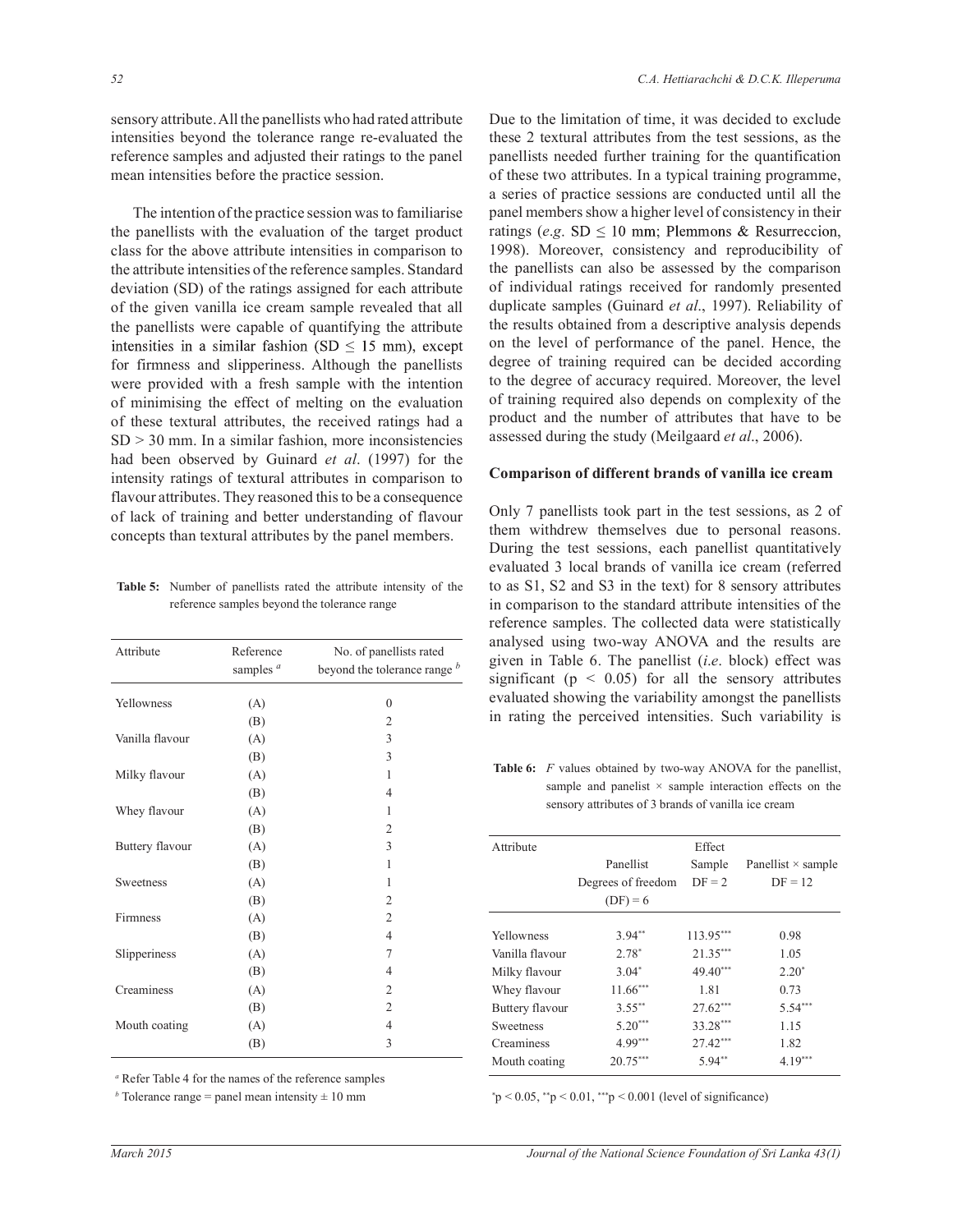reported to be common even when using a highly trained panel (Xiong *et al*., 2002), as each member of the panel tend to use the given scale in different proportions to express the perceived intensity (Meilgaard *et al*., 2006). Increasing the number of practice sessions and advising the panellists to compare the perceived attribute intensity of the test sample against the intensities of both reference samples (instead of one) before rating the test sample are some of the measures that can be proposed to minimise the panellist effect. In addition, presentation of a warmup sample (*i*.*e*. a sample, which had been previously rated by the panel for its attribute intensities) prior to the evaluation of test samples has been recommend by Plemmons and Resurreccion (1998) to improve the panel performance.

 The sample (*i*.*e*. treatment) effect was significant  $(p < 0.05)$  for all the sensory attributes except for whey flavour, suggesting that the intensity of those attributes differs among the three brands of vanilla ice cream. However, a significant panellist × sample (*i*.*e*. block  $\times$  treatment) interaction effect ( $p < 0.05$ ) was observed for milky flavour, buttery flavour and mouth coating character, and it indicates that panellists have rated the intensities for each of the above attributes in an inconsistent order across the 3 brands. Thus, it was inconclusive whether the observed treatment effect for the above attributes was solely due to their intensity differences among the brands or due to the inconsistency of the panellists' ratings.

 In such circumstances, mixed model ANOVA can be used to determine whether a significant treatment effect exists for those attributes, irrespective of the observed panellist  $\times$  sample interaction effect (Stone & Sidel, 2004). An adjusted *F* value is derived in mixed model ANOVA for this purpose, which is obtained by replacing the residual (or error) mean sum of squares with the panellist  $\times$  sample interaction mean sum of squares.

Table 7 presents the adjusted *F* values obtained for the sensory attributes that showed a significant panellist  $\times$ sample interaction effect. The adjusted *F* values obtained for milky flavour and buttery flavour were higher than the upper  $\alpha$  probability value (3.89; Table 7) suggesting that these attributes show a significant difference ( $p < 0.05$ ) in their intensities across the 3 vanilla ice cream brands, although they showed a significant panellist  $\times$  sample interaction effect. However, the adjusted *F* value obtained for the mouth coating character was less than the upper  $\alpha$  probability value, thus it was inconclusive whether the intensity of that sensory attribute is significantly different among the 3 vanilla ice cream brands. A similar statistical approach had been followed by Mirarefi *et al*. (2004) to determine whether there is a significant sample effect for attributes that showed a significant panellist  $\times$  sample interaction effect, in addition to the sample effect.

 Fisher's least significant difference (LSD) test was performed on the sensory attributes that showed a significant difference ( $p < 0.05$ ) among the 3 vanilla ice cream brands to identify which brands were significantly

**Table 7:** Adjusted *F* values obtained by mixed model or ANOVA for the sensory attributes with significant panellist × sample interaction effect

| Attribute                                                          | Adjusted $F$ value |  |  |  |
|--------------------------------------------------------------------|--------------------|--|--|--|
| Milky flavour                                                      | 22.439             |  |  |  |
| Buttery flavour                                                    | 4.982              |  |  |  |
| Mouth coating                                                      | 1.420              |  |  |  |
| Upper $\alpha$ probability value of<br>$F(0.05; 2, 12)^{a} = 3.89$ |                    |  |  |  |

*a* F (level of significance: degrees of freedom for the treatments, degrees of freedom for the panellist × treatment interaction)

**Table 8:** Mean attribute intensities and Fisher's least significant difference (LSD) values obtained for the sensory attributes that showed a significant treatment effect

| Treatment      | Mean attribute intensity (mm) |                     |                    |                    |                    |                    |
|----------------|-------------------------------|---------------------|--------------------|--------------------|--------------------|--------------------|
| (brand)        | Yellowness                    | Vanilla             | Milky              | <b>Buttery</b>     | Sweetness          | Creaminess         |
|                |                               | flavour             | flavour            | flavour            |                    |                    |
|                |                               |                     |                    |                    |                    |                    |
| S1             | $72.43^{\circ}$               | 72.91 <sup>b</sup>  | 95.67 <sup>a</sup> | 88.10 <sup>a</sup> | 88.19 <sup>b</sup> | 85.76 <sup>a</sup> |
| S <sub>2</sub> | 141.19 <sup>a</sup>           | 106.14 <sup>a</sup> | 85.00 <sup>b</sup> | 84.52 <sup>a</sup> | $110.95^{\circ}$   | 90.19 <sup>a</sup> |
| S <sub>3</sub> | $110.10^{b}$                  | 75.48 <sup>b</sup>  | 53.05 <sup>c</sup> | 62.71 <sup>b</sup> | 74.43 <sup>c</sup> | 59.71 <sup>b</sup> |
| <b>LSD</b>     | 8.26                          | 11.42               | 9.01               | 7.46               | 9.13               | 8.98               |
|                |                               |                     |                    |                    |                    |                    |

Means followed with the same letter are not significantly different ( $p < 0.05$ )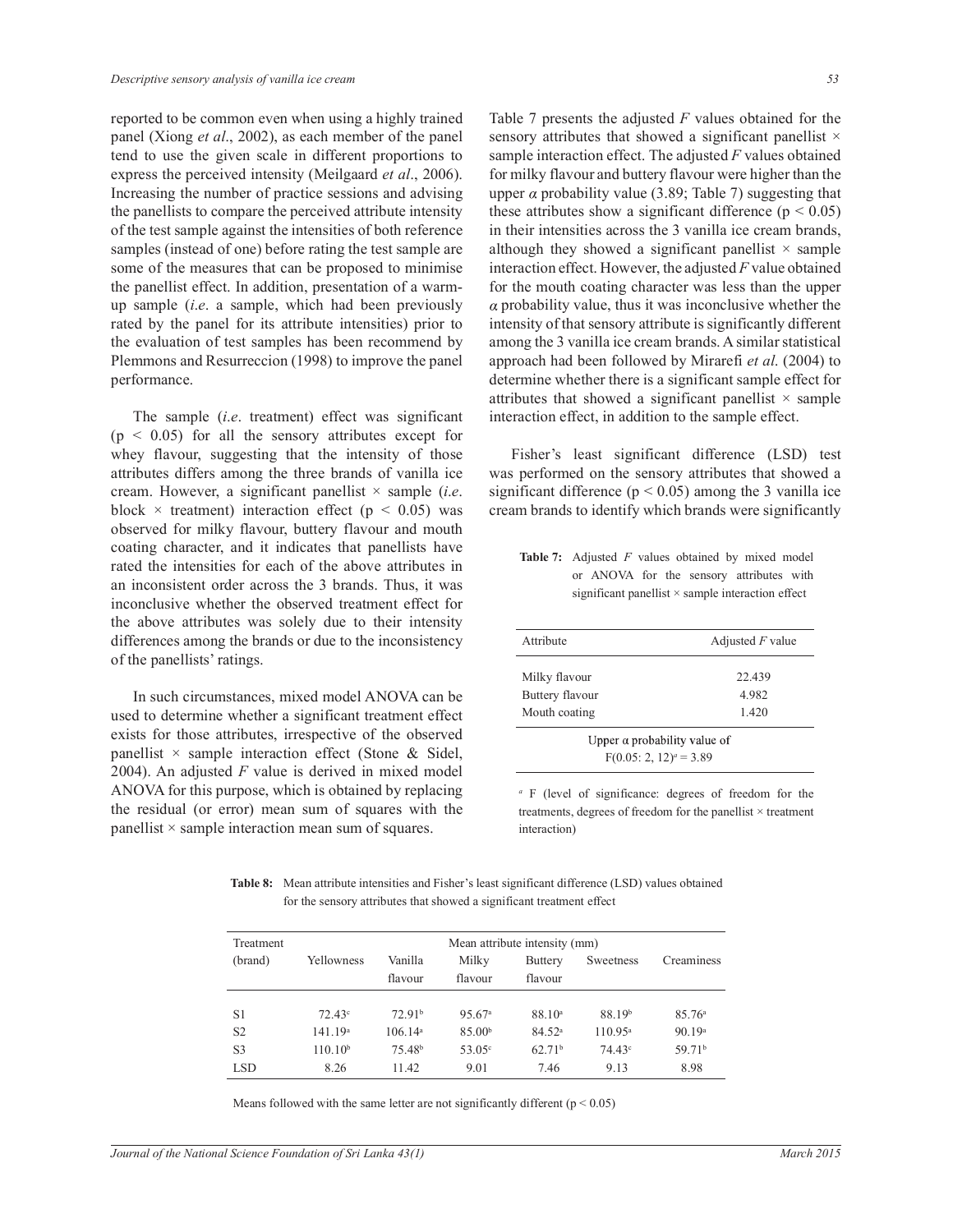different from each other. Results of the Fisher's LSD test are summarised in Table 8. Intensity of the sensory attributes yellowness, milky flavour and sweetness was found to be significantly different ( $p < 0.05$ ) among the brands. S2 was the sweetest with the most intense yellowness, whilst S1 possessed the most prominent milky flavour. The intensity of buttery flavour and creaminess were similar between S1 and S2, but they were significantly higher in comparison to those recorded for S3. There was no significant difference between S1 and S3 for the vanilla flavour intensity, but it was significantly lower in both brands in comparison to S2.

 However, it should not be misunderstood that the marketability of a particular brand depends upon receiving the highest intensity ratings for all or a majority of the attributes. Consumer preference for a particular brand within a given product class depends on its unique proportion of different sensory attribute intensities, which are not necessarily required to be the highest. Conducting descriptive sensory analysis studies in conjugation with consumer preference tests will allow to identify of the preferred levels of intensities for different sensory attributes.

# **CONCLUSION**

Descriptive sensory analysis conducted using an inhouse trained panel showed that significant differences  $(p > 0.05)$  exist among the vanilla ice cream brands S1, S2 and S3 for the attribute intensities of yellowness, vanilla flavour, milky flavour, buttery flavour, sweetness and creaminess. No significant difference  $(p > 0.05)$  was observed among these brands for the attribute intensities of whey flavour and mouth coating character. Further training is required for the identification and quantification of textural attributes of vanilla ice cream. We believe that this work will communicate a systematic approach for the development of an in-house trained sensory panel, and provide a guideline for the establishment of productspecific sensory profiles, which can be used for either new product development or improvement of an existing product.

## **Acknowledgement**

The authors wish to thank all the panellists for their voluntary participation and the Department of Quality Assurance, Ceylon Cold Stores PLC, Ranala, Sri Lanka for providing some of the required materials for this study.

# **REFERENCES**

- 1. American Society for Testing and Materials (ASTM) (1981). *ASTM Special Technical Publication-758*. *Guidelines for the Selection and Training of Sensory Panel Members*. American Society for Testing and Materials, Philadelphia, USA.
- 2. Bahram Parvar M., Tehrani M.M. & Razavi S.M.A. (2013). Effects of a novel stabilizer blend and presence of  $\kappa$ -carrageenan on some properties of vanilla ice cream during storage. *Food Bioscience* **3** DOI: http://dx.doi.org/10.1016/j.fbio.2013.05.001
- 3. Buyck J.R., Baer R.J. & Choi J. (2011). Effect of storage temperature on quality of light and full-fat ice cream. *Journal of Dairy Science* **94** DOI: http://dx.doi.org/10.3168/jds.2010-3897
- 4. Carpenter R.P., Lyon D.H. & Hasdell T.A. (2000). *Guidelines for Sensory Analysis in Food Product Development and Quality Control*, 2<sup>nd</sup> edition, pp. 46 - 49. Aspen Publishers, Gaithersburg, USA. DOI: http://dx.doi.org/10.1007/978-1-4615-4447-0
- 5. Cody T.L., Olabi A., Pettingell A.G., Tong P.S. & Walker J.H. (2007). Evaluation of rice flour for use in vanilla ice cream. *Journal of Dairy Science* **90** DOI: http://dx.doi.org/10.3168/jds.2006-531
- 6. Drake M.A., McIngvale S.C., Gerard P.D., Cadwallader K.R. & Civille G.V. (2001). Development of a descriptive language for cheddar cheese. *Journal of Food Science* **66**:  $1422 - 1427.$

DOI: http://dx.doi.org/10.1111/j.1365-2621.2001.tb15225.x

7. García-Segovia P., Iborra-Bernad C., Andrés-Bello A., González-Carrascosa R., Barreto-Palacios V., Bretón-Prats J. & Martínez-Monzó J. (2013). Replacing sugar in ice Cream: Fruit Up® as a substitute. *Journal of Culinary Science and Technology* **11**

DOI: http://dx.doi.org/10.1080/15428052.2013.769865

- 8. Grosso N.R. & Resurreccion A.V.A. (2002). Predicting consumer acceptance ratings of cracker-coated and roasted peanuts from descriptive analysis and hexanal measurements. *Journal of Food Science* **67** DOI: http://dx.doi.org/10.1111/j.1365-2621.2002.tb10317.x
- 9. Guinard J.X., Zoumas-Morse C., Mori L., Uatoni B., Panyam D. & Kilana A. (1997). Sugar and fat effects on sensory properties of ice cream. *Journal of Food Science*  **62**

DOI: http://dx.doi.org/10.1111/j.1365-2621.1997.tb15044.x

- 10. Inoue K., Ishii Y., Iwata M., Taketsuka M., Ichihashi N., Keiji I. & Toko K. (2012). Effects of manufacturing process conditions on sensory attributes and microstructure of ice cream. *Sensors and Materials* **24**
- 11. International Organization for Standardization (1993). *ISO 8586-1. Sensory Analysis - General Guidance for the Selection, Training, and Monitoring of Assessors - Part I: Selected Assessors.* International Organization for Standardization, Geneva, Switzerland.